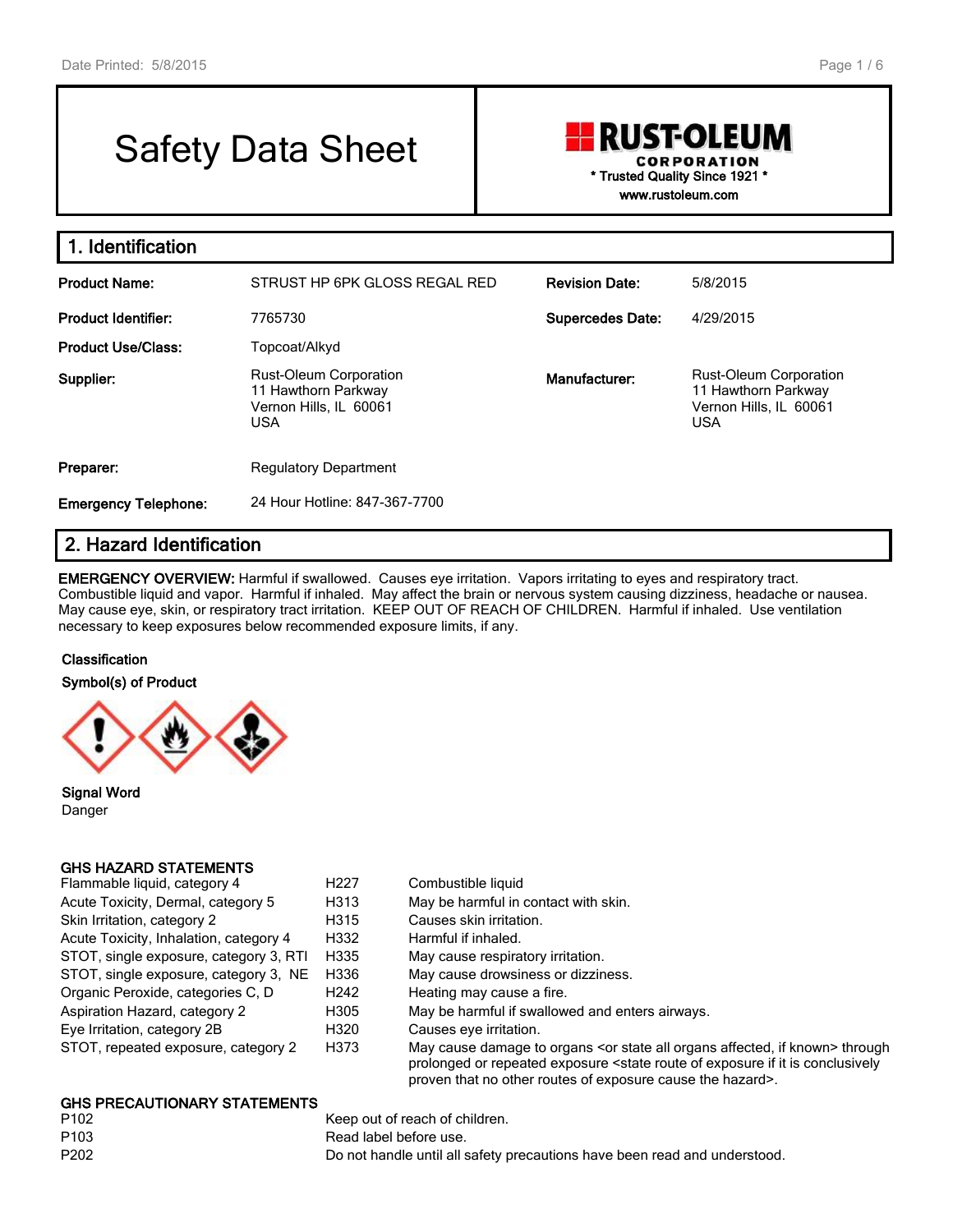| P234             | Keep only in original container.                                                                    |
|------------------|-----------------------------------------------------------------------------------------------------|
| P260             | Do not breathe dust/fume/gas/mist/vapors/spray.                                                     |
| P261             | Avoid breathing dust/fume/gas/mist/vapors/spray.                                                    |
| P262             | Do not get in eyes, on skin, or on clothing.                                                        |
| P264             | Wash  thoroughly after handling.                                                                    |
| P270             | Do not eat, drink or smoke when using this product.                                                 |
| P271             | Use only outdoors or in a well-ventilated area.                                                     |
| P273             | Avoid release to the environment.                                                                   |
| P280             | Wear protective gloves/protective clothing/eye protection/face protection.                          |
| P281             | Use personal protective equipment as required.                                                      |
| P285             | In case of inadequate ventilation wear respiratory protection.                                      |
| P312             | Call a POISON CENTER or doctor/physician if you feel unwell.                                        |
| P351             | Rinse cautiously with water for several minutes.                                                    |
| P374             | Fight fire with normal precautions from a reasonable distance.                                      |
| P402             | Store in a dry place.                                                                               |
| P410+P412        | Protect from sunlight. Do not expose to temperatures exceeding 50°C / 122°F.                        |
| P321             | Specific treatment (see  on this label).                                                            |
| P352             | Wash with plenty of soap and water.                                                                 |
| P362             | Take off contaminated clothing and wash before reuse.                                               |
| P332+P313        | If skin irritation occurs: Get medical advice/attention.                                            |
| P304+P340        | IF INHALED: Remove victim to fresh air and keep at rest in a position comfortable for<br>breathing. |
| P405             | Store locked up.                                                                                    |
| P403+P233        | Store in a well-ventilated place. Keep container tightly closed.                                    |
| P <sub>501</sub> | Dispose of contents/container to                                                                    |
| P210             | Keep away from heat/sparks/open flames/hot surfaces. - No smoking.                                  |
| P220             | Keep/Store away from clothing//combustible materials.                                               |
| P420             | Store away from other materials.                                                                    |
| P411+P235        | Store at temperatures not exceeding  °C /  °F. Keep cool.                                           |
| P314             | Get medical advice/attention if you feel unwell.                                                    |
| P302+P350        | IF ON SKIN: Gently wash with plenty of soap and water.                                              |
|                  |                                                                                                     |

## 3. Composition/Information On Ingredients

#### HAZARDOUS SUBSTANCES

| <b>Chemical Name</b>          | CAS-No.    | <u>Wt.%</u><br>Range | <b>GHS Symbols</b> | <b>GHS Statements</b> |
|-------------------------------|------------|----------------------|--------------------|-----------------------|
| Hydrotreated Light Distillate | 64742-47-8 | 25-50                | GHS06              | H331                  |
| <b>Mineral Spirits</b>        | 64742-88-7 | 2.5-10               | GHS06-GHS08        | H331-372              |
| Iron Oxide                    | 1309-37-1  | $2.5 - 10$           |                    |                       |

The text for GHS Hazard Statements shown above (if any) is given in the "16. Other Information" section.

## 4. First-aid Measures

FIRST AID - EYE CONTACT: Immediately flush eyes with plenty of water for at least 15 minutes holding eyelids open. Get medical attention. Do NOT allow rubbing of eyes or keeping eyes closed.

FIRST AID - SKIN CONTACT: Wash skin with soap and water. Remove contaminated clothing. Get medical attention if irritation develops or persists.

FIRST AID - INHALATION: Remove to fresh air. If not breathing, give artificial respiration. If breathing is difficult, give oxygen. Get immediate medical attention. Do NOT use mouth-to-mouth resuscitation. If you experience difficulty in breathing, leave the area to obtain fresh air. If continued difficulty is experienced, get medical assistance immediately.

FIRST AID - INGESTION: If swallowed, get medical attention.

## 5. Fire-fighting Measures

EXTINGUISHING MEDIA: Alcohol Film Forming Foam, Carbon Dioxide, Dry Chemical, Dry Sand, Water Fog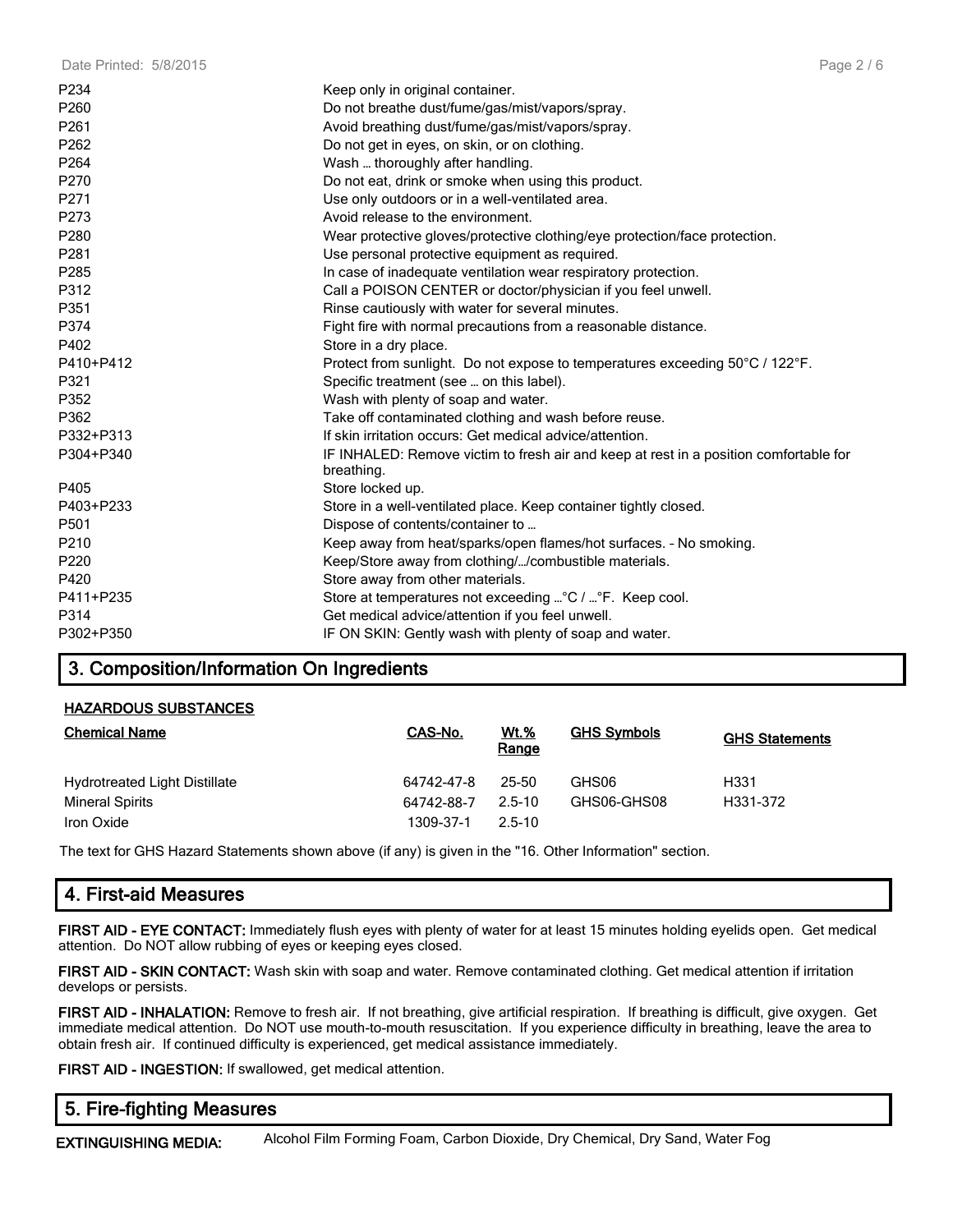UNUSUAL FIRE AND EXPLOSION HAZARDS: Keep containers tightly closed. No unusual fire or explosion hazards noted. Closed containers may explode when exposed to extreme heat due to buildup of steam. Combustible liquid and vapor.

SPECIAL FIREFIGHTING PROCEDURES: Water may be used to cool closed containers to prevent pressure buildup and possible autoignition or explosion. Evacuate area and fight fire from a safe distance. Use water spray to keep fire-exposed containers cool. Containers may explode when heated.

## 6. Accidental Release Measures

STEPS TO BE TAKEN IF MATERIAL IS RELEASED OR SPILLED: Contain spilled liquid with sand or earth. DO NOT use combustible materials such as sawdust. Dispose of according to local, state (provincial) and federal regulations. Do not incinerate closed containers. Remove all sources of ignition, ventilate area and remove with inert absorbent and non-sparking tools.

## 7. Handling and Storage

HANDLING: Wash thoroughly after handling. Wash hands before eating. Follow all MSDS/label precautions even after container is emptied because it may retain product residues. Avoid breathing fumes, vapors, or mist. Avoid contact with eyes. Remove contaminated clothing and launder before reuse. Use only with adequate ventilation. Avoid contact with eyes, skin and clothing. STORAGE: Keep containers tightly closed. Isolate from heat, electrical equipment, sparks and open flame. Keep away from heat, sparks, flame and sources of ignition. Keep container closed when not in use. Store in a dry, well ventilated place. Keep container tightly closed when not in use. Do not store above 120 ° F. Store large quantities in buildings designed and protected for storage of NFPA Class II combustible liquids. Avoid excess heat.

## 8. Exposure Controls/Personal Protection

| <b>Chemical Name</b>                 | CAS-No.    | Weight %<br>Less Than | <b>ACGIH TLV-</b><br>TWA                       | <b>ACGIH TLV-</b><br><b>STEL</b> | <b>OSHA PEL-TWA</b>      | <b>OSHA PEL-</b><br><b>CEILING</b> |
|--------------------------------------|------------|-----------------------|------------------------------------------------|----------------------------------|--------------------------|------------------------------------|
| <b>Hydrotreated Light Distillate</b> | 64742-47-8 | 45.0                  | $100$ ppm                                      | N.E.                             | 500 ppm                  | N.E.                               |
| <b>Mineral Spirits</b>               | 64742-88-7 | 10.0                  | $100$ ppm                                      | N.E.                             | $100$ ppm                | N.E.                               |
| Iron Oxide                           | 1309-37-1  | 5.0                   | $5 \text{ mg/m}$<br>(Respirable<br>Dust, OSHA) | N.E.                             | 15 mg/m3 (Total<br>Dust) | N.E.                               |

#### PERSONAL PROTECTION

ENGINEERING CONTROLS: Use process enclosures, local exhaust ventilation, or other engineering controls to control airborne levels below recommended exposure limits. Prevent build-up of vapors by opening all doors and windows to achieve crossventilation.

RESPIRATORY PROTECTION: A respiratory protection program that meets OSHA 1910.134 and ANSI Z88.2 requirements must be followed whenever workplace conditions warrant a respirator's use. A NIOSH/MSHA approved air purifying respirator with an organic vapor cartridge or canister may be permissible under certain circumstances where airborne concentrations are expected to exceed exposure limits.

Protection provided by air purifying respirators is limited. Use a positive pressure air supplied respirator if there is any potential for an uncontrolled release, exposure levels are not known, or in any other circumstances where air purifying respirators may not provide adequate protection.

SKIN PROTECTION: Use impervious gloves to prevent skin contact and absorption of this material through the skin. Nitrile or Neoprene gloves may afford adequate skin protection. Use gloves to prevent prolonged skin contact.

EYE PROTECTION: Use safety eyewear designed to protect against splash of liquids.

OTHER PROTECTIVE EQUIPMENT: Refer to safety supervisor or industrial hygienist for further information regarding personal protective equipment and its application. Refer to safety supervisor or industrial hygienist for further guidance regarding types of personal protective equipment and their applications.

HYGIENIC PRACTICES: Wash thoroughly with soap and water before eating, drinking or smoking. Remove contaminated clothing immediately and launder before reuse.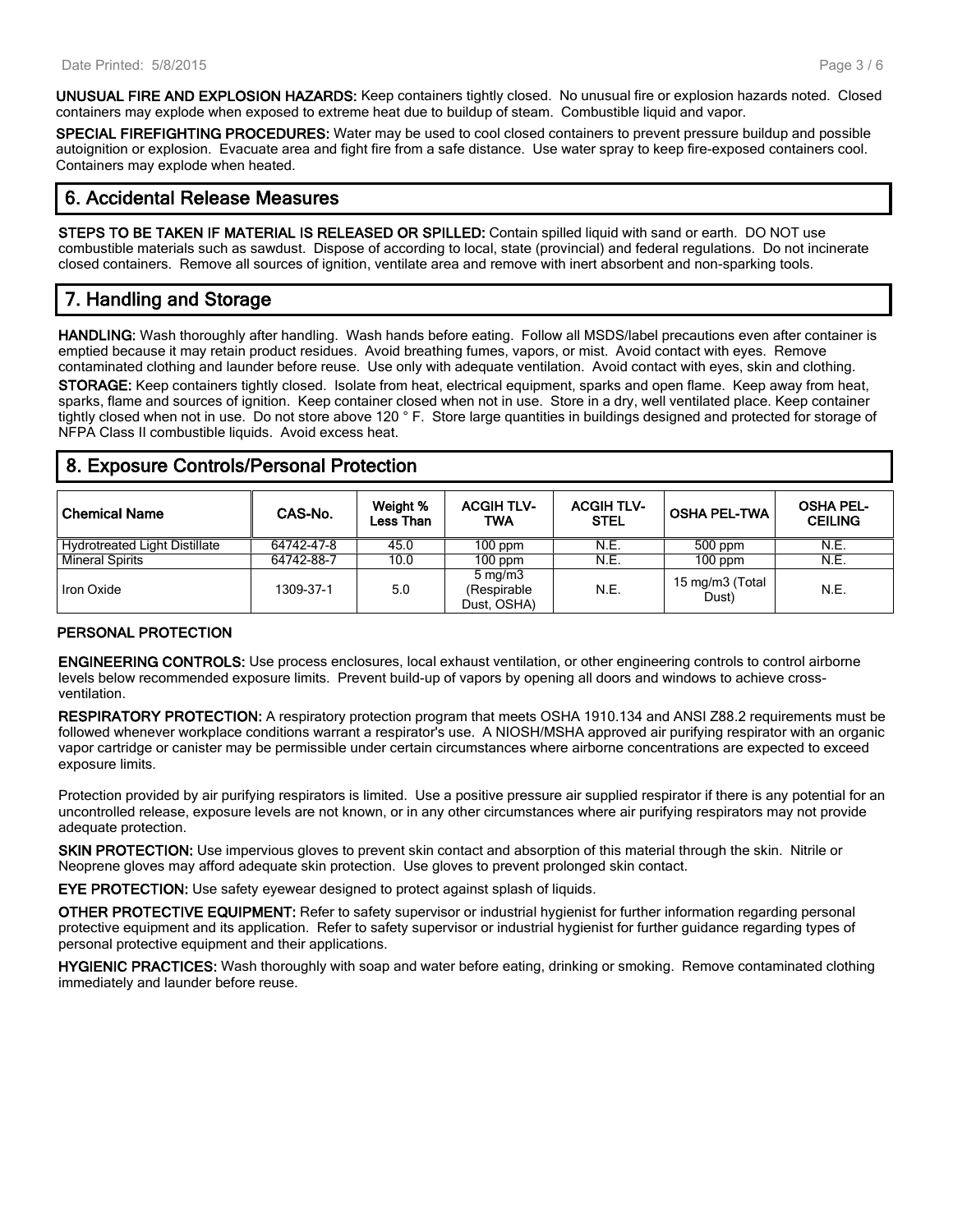## 9. Physical and Chemical Properties

| Appearance:                 | Liauid                     | <b>Physical State:</b>            | Liguid         |
|-----------------------------|----------------------------|-----------------------------------|----------------|
| Odor:                       | Solvent Like               | <b>Odor Threshold:</b>            | N.E.           |
| <b>Relative Density:</b>    | 0.912                      | pH:                               | N.D.           |
| Freeze Point, °C:           | N.D.                       | <b>Viscosity:</b>                 | N.D.           |
| <b>Solubility in Water:</b> | Negligible                 | Partition Coefficient, n-octanol/ | No Information |
| Decompostion Temp., °C:     | No Information             | water:                            |                |
| Boiling Range, °C:          | $300 - 400$                | <b>Explosive Limits, vol%:</b>    | $0.7 - 8.9$    |
| <b>Flammability:</b>        | <b>Supports Combustion</b> | Flash Point, °C:                  | 40             |
| <b>Evaporation Rate:</b>    | Slower than Ether          | Auto-ignition Temp., °C:          | No Information |
| <b>Vapor Density:</b>       | Heavier than Air           | Vapor Pressure:                   | N.D.           |

(See "Other information" Section for abbreviation legend)

## 10. Stability and Reactivity

CONDITIONS TO AVOID: Avoid all possible sources of ignition. Avoid temperatures above 120 ° F. Avoid contact with strong acid and strong bases.

INCOMPATIBILITY: Incompatible with strong oxidizing agents, strong acids and strong alkalies.

HAZARDOUS DECOMPOSITION: By open flame, carbon monoxide and carbon dioxide. When heated to decomposition, it emits acrid smoke and irritating fumes. Contains solvents which may form carbon monoxide, carbon dioxide, and formaldehyde.

HAZARDOUS POLYMERIZATION: Will not occur under normal conditions.

STABILITY: This product is stable under normal storage conditions.

## 11. Toxicological information

EFFECTS OF OVEREXPOSURE - EYE CONTACT: Causes eye irritation. Substance causes moderate eye irritation.

EFFECTS OF OVEREXPOSURE - SKIN CONTACT: May cause skin irritation. Substance may cause slight skin irritation.

EFFECTS OF OVEREXPOSURE - INHALATION: Harmful if inhaled. May cause headaches and dizziness. High vapor concentrations are irritating to the eyes, nose, throat and lungs. High gas, vapor, mist or dust concentrations may be harmful if inhaled. Avoid breathing fumes, spray, vapors, or mist. Prolonged or excessive inhalation may cause respiratory tract irritation.

EFFECTS OF OVEREXPOSURE - INGESTION: Aspiration hazard if swallowed; can enter lungs and cause damage. Irritating to the nose, throat and respiratory tract. Harmful if swallowed.

EFFECTS OF OVEREXPOSURE - CHRONIC HAZARDS: Reports have associated repeated and prolonged occupational overexposure to solvents with permanent brain and nervous system damage.

**PRIMARY ROUTE(S) OF ENTRY:** Eye Contact, Ingestion, Inhalation, Skin Absorption, Skin Contact

#### ACUTE TOXICITY VALUES

#### The acute effects of this product have not been tested. Data on individual components are tabulated below:

#### CAS-No. Chemical Name Oral LD50 Dermal LD50 Vapor LC50

64742-47-8 Hydrotreated Light Distillate >5000 mg/kg Rat >2000 mg/kg Rabbit >5.2 mg/L Rat 64742-88-7 Mineral Spirits because the stat 5000 mg/kg Rat 64742-88-7 Mineral Spirits because the stat 5000 mg/kg Rat 3000 mg/kg Rab 64742-88-7 Mineral Spirits >5000 mg/kg Rat 3000 mg/kg Rabbit >5.28 mg/L Rat

 $13000 \text{ mg/kg}$  Rat N.I. N.I. N.I.

N.I. - No Information

## 12. Ecological Information

ECOLOGICAL INFORMATION: Product is a mixture of listed components. Product is a mixture of listed components.

## 13. Disposal Information

DISPOSAL INFORMATION: Dispose of material in accordance to local, state, and federal regulations and ordinances. Do not allow to enter waterways, wastewater, soil, storm drains or sewer systems.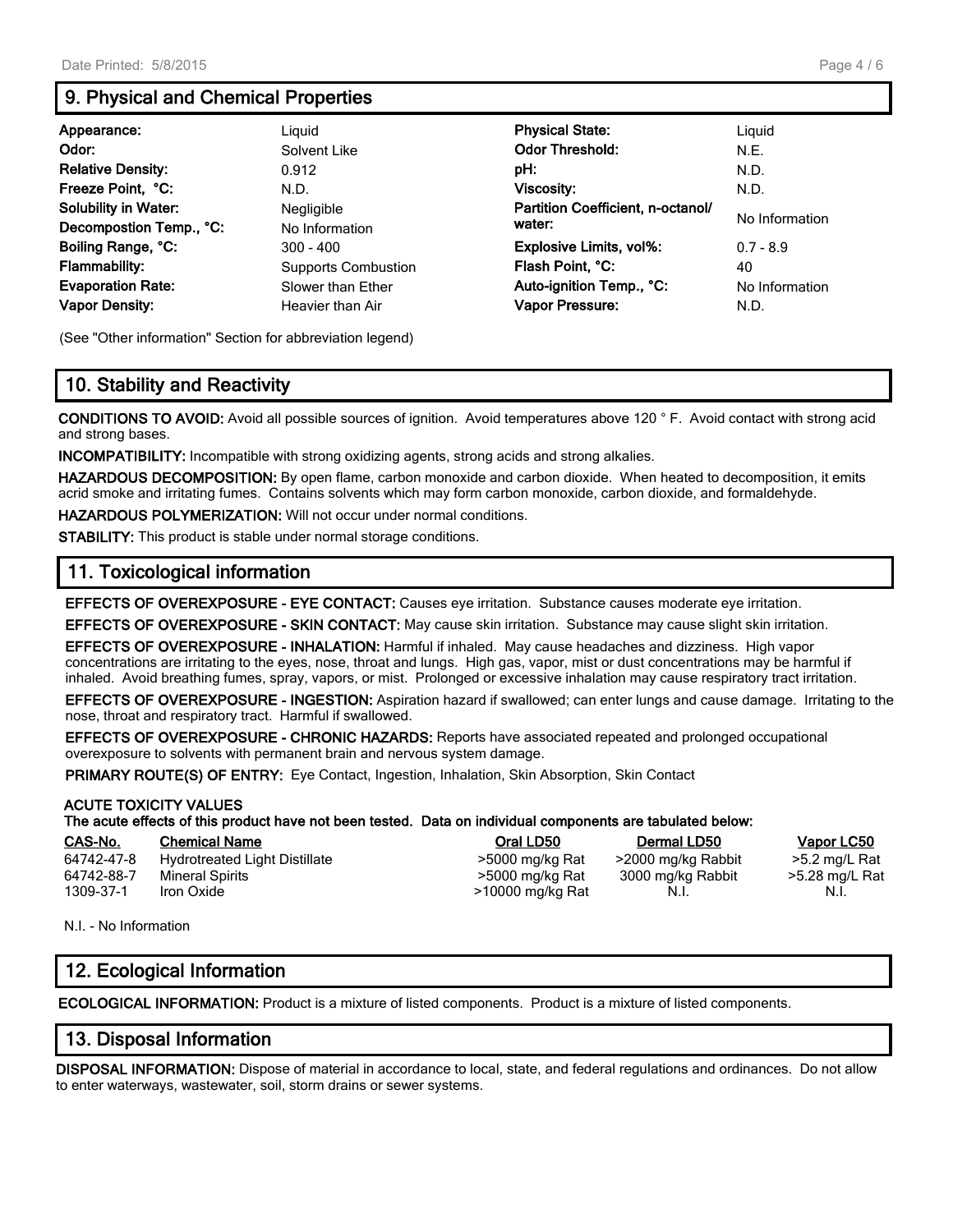## 14. Transport Information

|                              | Domestic (USDOT) | <b>International (IMDG)</b> | Air (IATA)  | <b>TDG (Canada)</b> |
|------------------------------|------------------|-----------------------------|-------------|---------------------|
| <b>UN Number:</b>            | N.A.             | 1263                        | 1263        | N.A.                |
| <b>Proper Shipping Name:</b> | Not Regulated    | Paint                       | Paint       | Not Regulated       |
| <b>Hazard Class:</b>         | N.A.             | 3                           | 3           | N.A.                |
| Packing Group:               | N.A.             | Ш                           | Ш           | N.A.                |
| <b>Limited Quantity:</b>     | No               | Yes, >5L No                 | Yes, >5L No | No                  |

## 15. Regulatory Information

#### U.S. Federal Regulations:

#### CERCLA - SARA Hazard Category

This product has been reviewed according to the EPA 'Hazard Categories' promulgated under Sections 311 and 312 of the Superfund Amendment and Reauthorization Act of 1986 (SARA Title III) and is considered, under applicable definitions, to meet the following categories:

Fire Hazard, Acute Health Hazard, Chronic Health Hazard

#### Sara Section 313:

This product contains the following substances subject to the reporting requirements of Section 313 of Title III of the Superfund Amendment and Reauthorization Act of 1986 and 40 CFR part 372:

No Sara 313 components exist in this product.

#### Toxic Substances Control Act:

This product contains the following chemical substances subject to the reporting requirements of TSCA 12(b) if exported from the United States:

No TSCA 12(b) components exist in this product.

#### CALIFORNIA PROPOSITION 65:

WARNING: This product contains a substance known to the State of California to cause cancer.

| <b>Chemical Name</b>        | CAS-No.        |
|-----------------------------|----------------|
| Crystalline Silica / Quartz | 14808-60-7     |
| Cristobalite                | 14464-46-1     |
| Ethylbenzene                | $100 - 41 - 4$ |
| Carbon Black                | 1333-86-4      |
| Benzene                     | 71-43-2        |

#### CALIFORNIA PROPOSITION 65 REPRODUCTIVE TOXINS

WARNING: This product contains a substance known to the State of California to cause birth defects or other reproductive harm.

| <b>Chemical Name</b> | CAS-No.  |
|----------------------|----------|
| Benzene              | 71-43-2  |
| Toluene              | 108-88-3 |